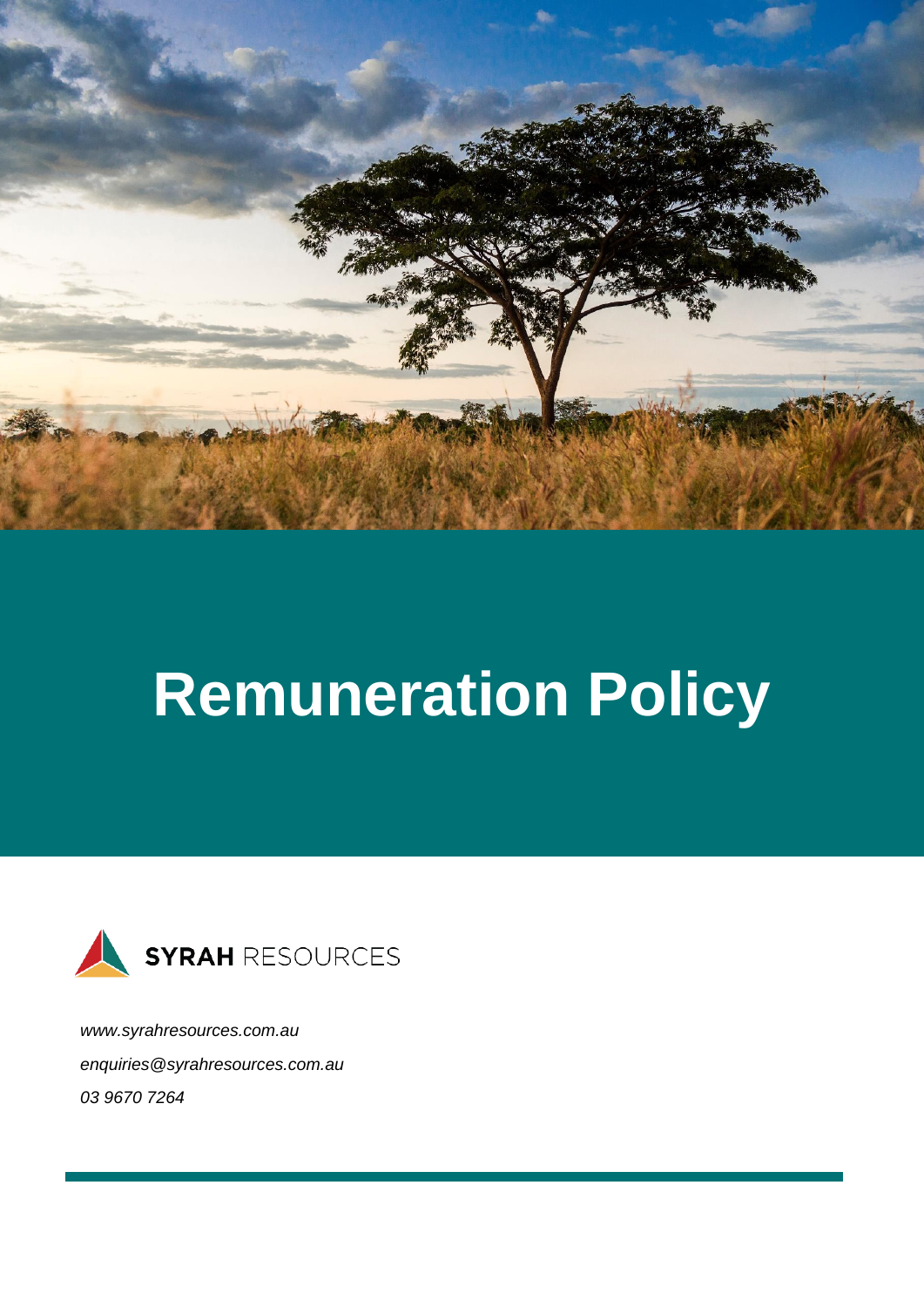# **CONTENTS**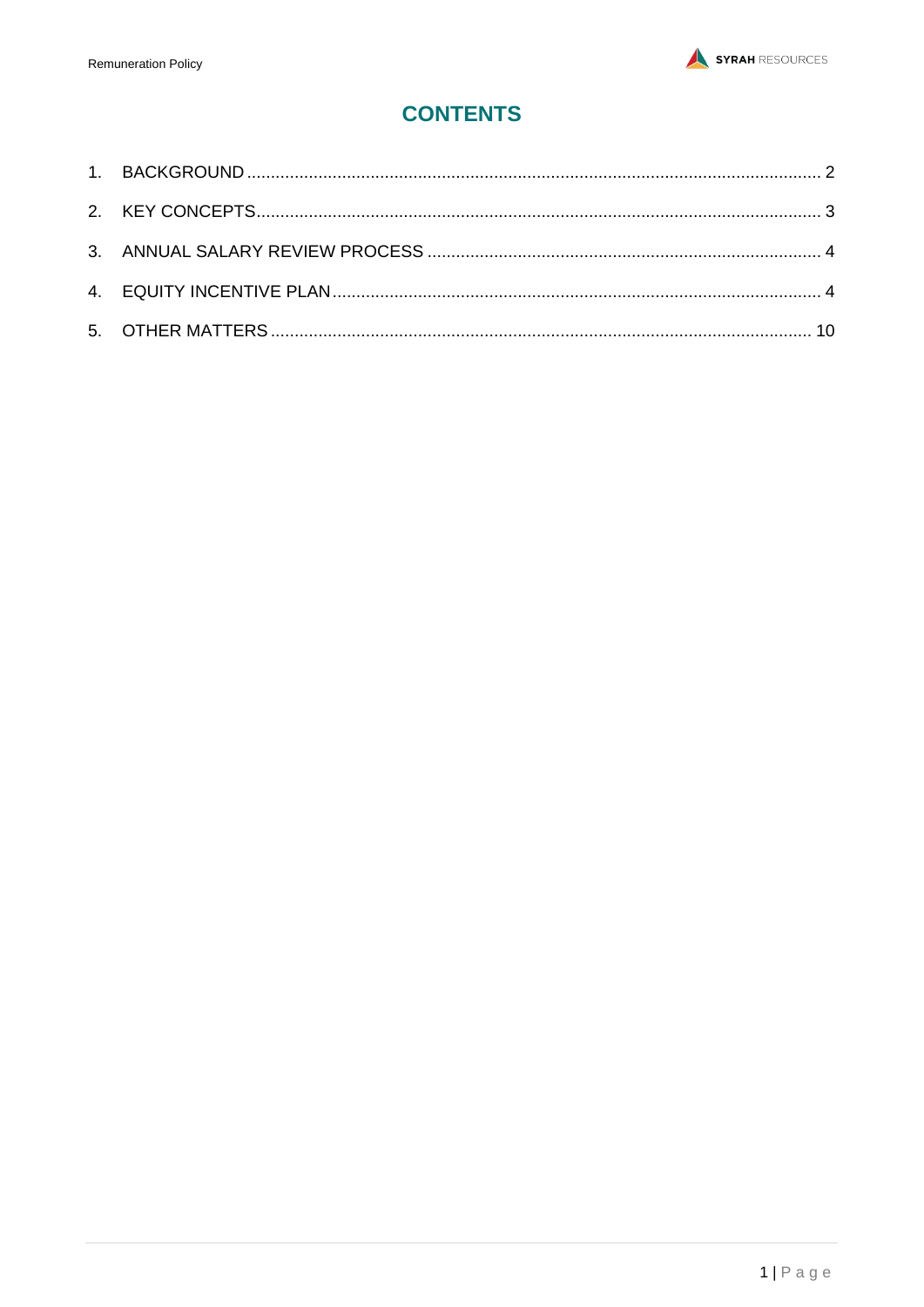# <span id="page-2-0"></span>**1. BACKGROUND**

## **1.1. Overview**

The Syrah Group (also referred to as "Syrah" or "the Company") is committed to attracting and retaining talented and suitably qualified people to work in the organisation, including directors, executives, senior management and employees. A key element in achieving that objective is to ensure that the Company appropriately remunerates its people by maintaining fair and competitive remuneration levels in line with market relativities, Company performance, employee performance and role requirements.

## **1.2. Purpose**

The purpose of this Remuneration Policy ("Policy") is to provide a framework for remuneration that is designed to:

- (a) fairly, consistently and responsibly reward directors, executives, senior management and employees having regard to the Company and personal performance and the general pay environment;
- (b) enable the attraction and retention of directors and management who will create value for shareholders;
- (c) ensure that the Company has a consistent, clear and methodical approach as to how allocations under the Company's Equity Incentive Plan ("EIP") are undertaken;
- (d) comply with all relevant legal and regulatory provisions, including statutory requirements/entitlements in each jurisdiction in which the Company operates (noting that jurisdiction-specific elements of remuneration are not captured in this Policy).

## **1.3. Key Principles of Remuneration**

The following key principles underpin the Company's remuneration strategy and help to ensure that Company personnel are compensated in a fair and transparent manner:

- (a) all direct employees receive a written contract of employment on commencement outlining their total annual remuneration including fixed and variable (if applicable) components of their compensation package;
- (b) in general, positions with a higher level of accountability and authority will be eligible for a greater number of elements of compensation;
- (c) executive and management positions contain a greater proportion of 'at-risk' remuneration linked with Company and personal performance outcomes against clearly defined Key Performance Indicators ("KPIs");
- (d) performance is assessed through a well-defined and structured review process with final performance scores calibrated by senior management;
- (e) target and actual remuneration outcomes will be periodically benchmarked against external market indicators by role, geography and other relevant factors;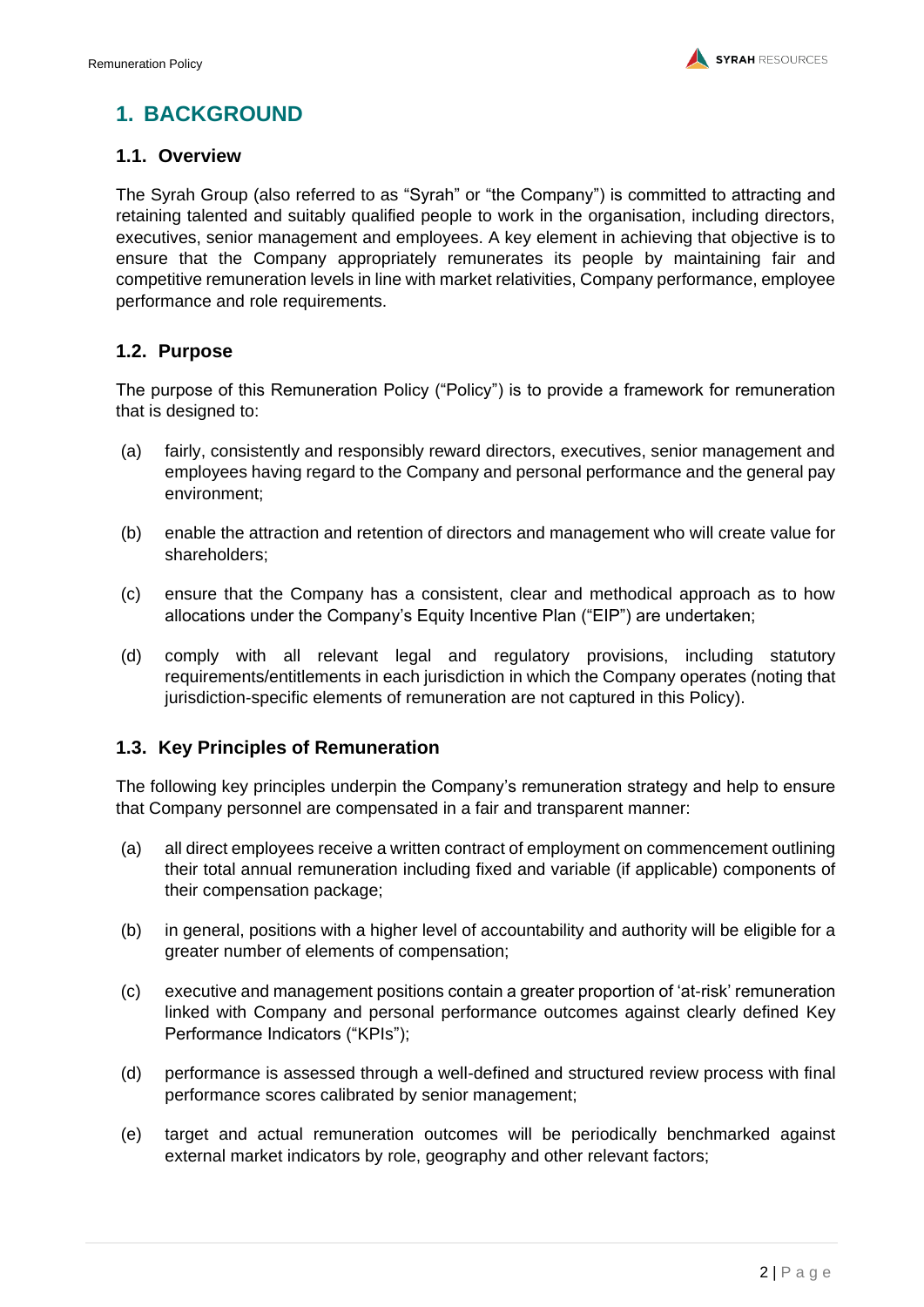- (f) the Remuneration, Nomination and Governance Committee ("RNG Committee") reserves the option to periodically implement targeted or specific remuneration initiatives according to market circumstances or Company objectives;
- (g) in general, the Company will base the structure of remuneration packages around the 50th percentile (median) of equivalent industry role benchmarks, subject to periodic market conditions.

## <span id="page-3-0"></span>**2. KEY CONCEPTS**

## **2.1. Responsibility**

The RNG Committee is responsible, amongst other things, for assisting the Syrah Board to determine the appropriate remuneration for directors and executives, including general oversight of remuneration related matters.

In order to fulfil the role of the RNG Committee set out above, RNG Committee members must refer to the purpose and key principles of remuneration underpinning this Policy (as outlined in sections 1.2 and 1.3 respectively) when developing recommendations to the Board regarding remuneration.

## **2.2. Compensation Packages for Executives, Senior Management and Employees**

Compensation packages for executives, senior management and employees may incorporate fixed and variable remuneration elements with both a short term and long-term focus. Compensation packages may contain any or all of the following:

- (a) annual base salary reflecting the requirements of the role, qualifications and experience, the Company's legal obligations, relevant labour market conditions and personal performance and may take into consideration the development stage of the Group;
- (b) performance based equity remuneration participation via a combination of cash and shares, options and/or performance rights programs, reflecting the Company's short, medium and long-term performance objectives;
- (c) other performance based remuneration such as rewards, bonuses, special payments and other measures available to reward individuals and/or teams following a particular outstanding business contribution, having regard to clearly defined performance targets and to the Company's circumstances, values and risk appetite;
- (d) other jurisdiction-specific benefits and entitlements such as allowances, insurances, pension/retirement contributions, holidays and other leave.

## **2.3. Assessing Executive Remuneration**

The RNG Committee will make a recommendation to the Board regarding the remuneration of executives having regard to various factors including individual and Company performance and any recommendations made by the Managing Director and Chief Executive Officer, compensation consultants and other relevant advisors.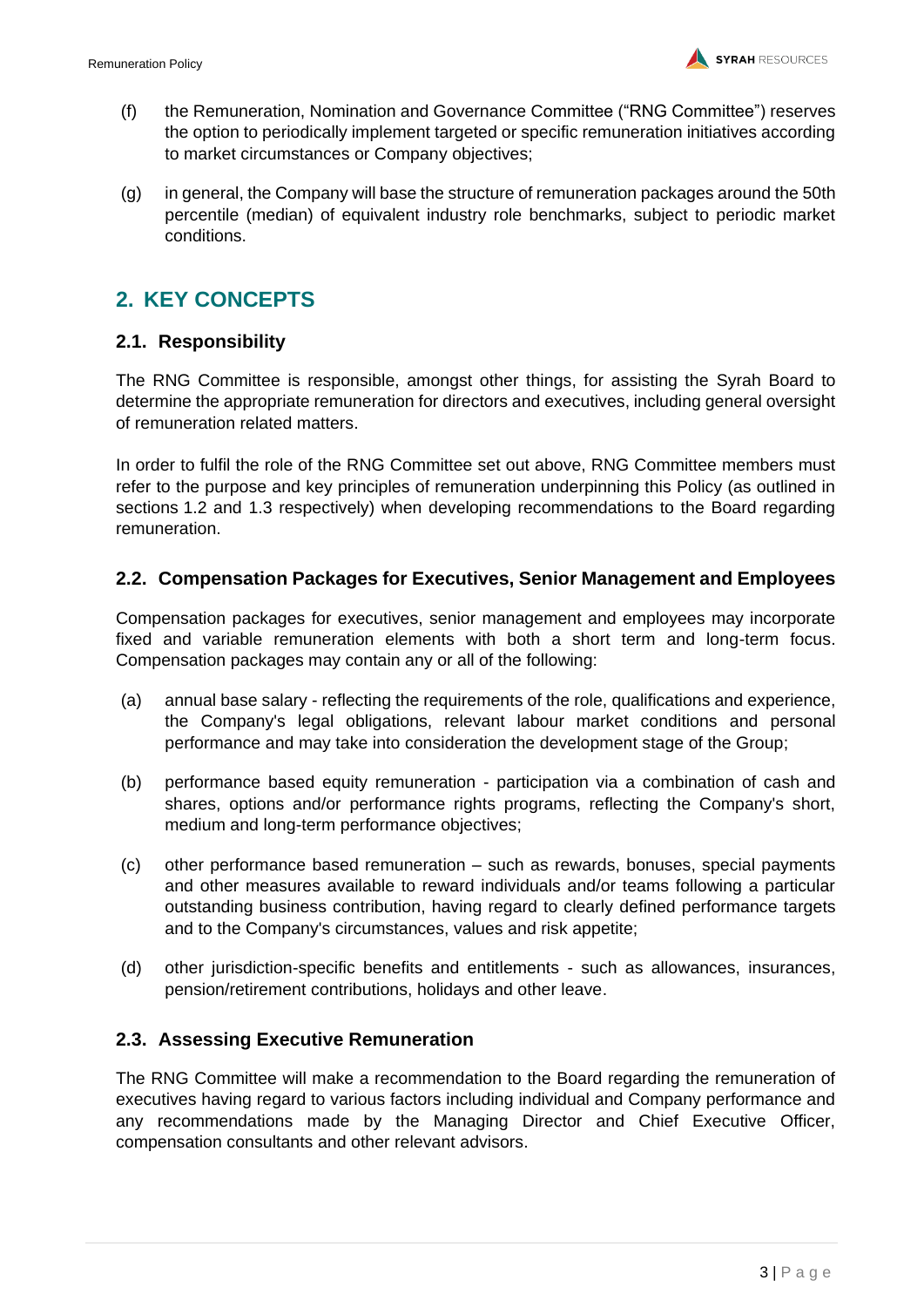## **2.4. Compensation Packages for Non-Executive Directors**

The RNG Committee will make recommendations to the Board regarding the remuneration of Non-Executive Directors ("NEDs") having regard to, amongst other things, any recommendations made by compensation consultants and other advisors. Compensation packages for NEDs may contain any or all of the following:

- (a) annual fees payable part in cash, part in equity dependent on Director election, reflecting the value of the NED's personal performance including their ability, qualifications and experience, requirements of the role and time commitment;
- (b) equity based remuneration issues of shares or securities, reflecting the contribution of the NED towards the Company's medium and long-term performance objectives;
- (c) other jurisdiction-specific benefits and entitlements.

Syrah undertakes regular reviews to ensure that NED remuneration remains within the approved NED aggregate fee pool limit approved by shareholders.

## **2.5. Economic Risk Management for Equity Participation Schemes**

Company personnel who participate in an equity-based remuneration scheme established by the Company (including employees who are classified as a 'Designated Officer' under the [Securities](http://www.syrahresources.com.au/corporate-governance)  [Trading Policy\)](http://www.syrahresources.com.au/corporate-governance) cannot enter into any transaction in the Company's shares or other securities designed to limit the economic risk of participating in the equity-based remuneration scheme including but not limited to hedging and/or options trading, margin trading or any commitment to lend stock.

## <span id="page-4-0"></span>**3. ANNUAL SALARY REVIEW PROCESS**

The Company undertakes an annual salary benchmarking exercise across the Syrah Group, using a variety of available resources including external industry specific salary benchmarking reports, to ensure that Company personnel are fairly compensated in line with market relativities.

In addition to external salary benchmarking, the annual salary review process takes into consideration individual performance, changes in role scopes and accountabilities and the overall performance of the organisation.

The Company also undertakes regular gender pay equality reviews to ensure that employees in like-for-like roles with similar knowledge, skills, ability, qualifications, experience and performance are paid equally, regardless of their gender.

## <span id="page-4-1"></span>**4. EQUITY INCENTIVE PLAN**

The purpose of the Equity Incentive Plan ("EIP") is to enable the Board to incentivise eligible employees through the grant or acquisition of securities in the Company. The EIP outlines the terms and conditions upon which offers will be made, including:

- (a) the process for making and accepting offers under the EIP;
- (b) the type of securities that may be offered (being performance rights, options, shares and restricted shares); and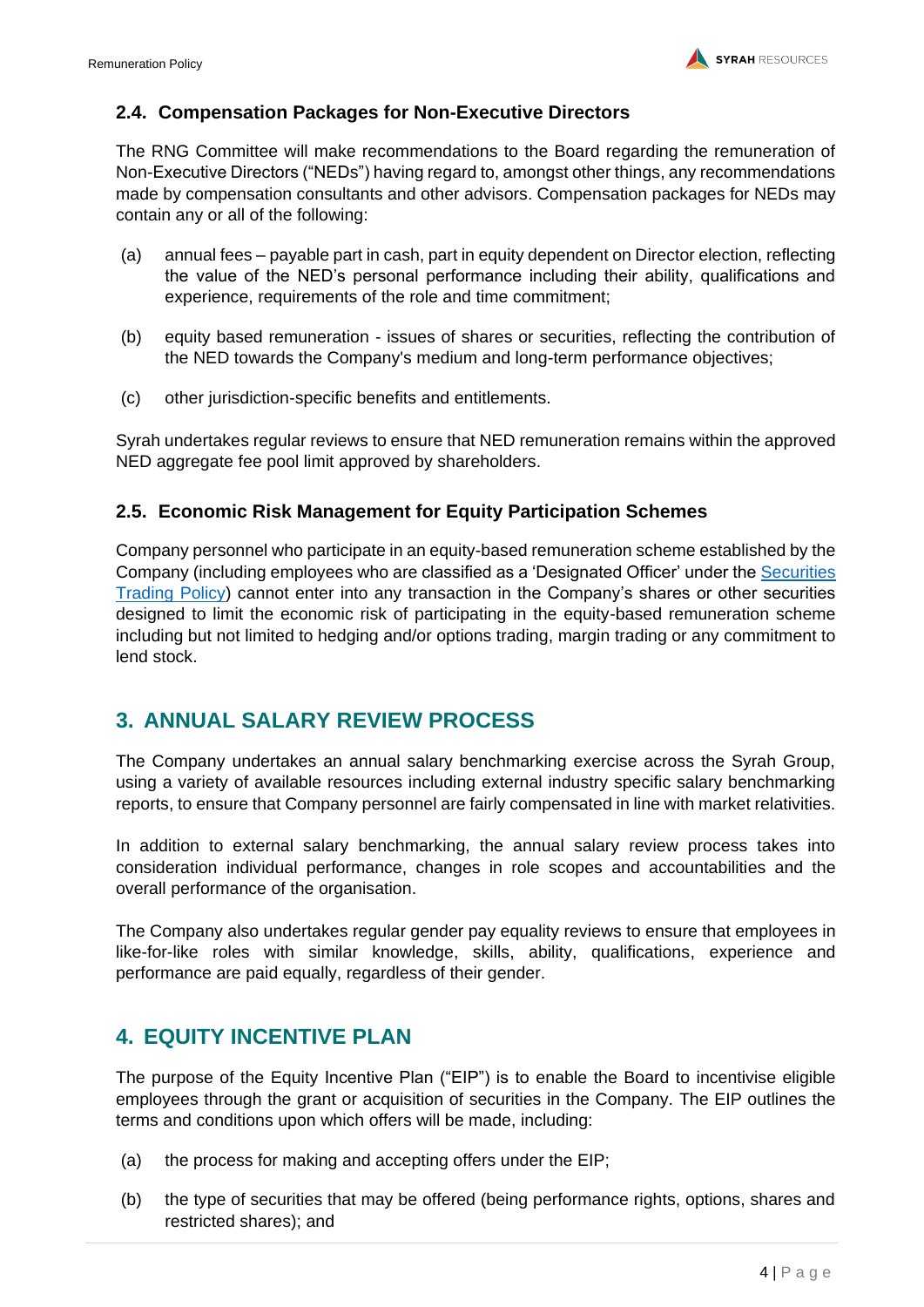(c) the general terms and conditions that apply to shares and other securities under the EIP.

Further information regarding the Company's EIP can be found in the Annual Remuneration Report and the Equity Incentive Plan Rules.

## **4.1. Short Term Incentive (STI)**

## *(i) Description of the STI program*

The STI program is an element of the Company's remuneration strategy designed to align reward of eligible Company personnel with the attainment of KPIs which drive short to medium term outcomes for the business across a twelve month period. The award of the STI is subject to the achievement of corporate KPIs at 50% weighting and personal KPIs at 50% weighting.

Corporate KPIs are set and agreed annually by the RNG Committee with oversight from the Syrah Board and personal KPIs are set and agreed annually between the employee and the employee's immediate manager, with oversight from the manager-once-removed.

#### *(ii) Eligibility to participate*

All manager level (and above) roles in the business are eligible to participate in the Company's STI Program, with maximum STI percentages aligned with each participant's level of work:

| <b>Level of Work</b>                          | <b>Maximum Annual STI</b><br>(% of Annual Salary) |  |  |
|-----------------------------------------------|---------------------------------------------------|--|--|
| Managing Director and Chief Executive Officer | 75%                                               |  |  |
| <b>Executives</b>                             | 50%                                               |  |  |
| <b>General Managers</b>                       | 15%                                               |  |  |
| Managers                                      | 10%                                               |  |  |

Contractors, consultants and staff on fixed term contacts (except for Twigg expatriates) are not eligible to participate in the STI program.

#### *(iii) Annual STI award assessment process*

At the conclusion of the STI performance period each calendar year, a performance assessment process is undertaken to determine the achievement of corporate and personal KPIs in order to calculate each individual's STI award percentage.

Company performance is reviewed by the Executive Committee (ExCo) against the corporate KPIs and the results are submitted to the RNG Committee for review and subsequent recommendation to the Board for approval.

Personal performance is assessed through the Syrah Work Performance System whereby employees are assigned an overall performance score for the year based on their achievement of individual KPIs set at the beginning of the performance period, and reviewed at least twice per annum.

Following the assessment process, in February of each year, the RNG Committee will review the recommended STI outcomes from the ExCo, and recommend to the Board for endorsement of the allocation of STI awards.

Promptly following the February RNG Committee and Board meetings, the Company is to prepare and distribute the STI award letters, notifying the participants of the final outcomes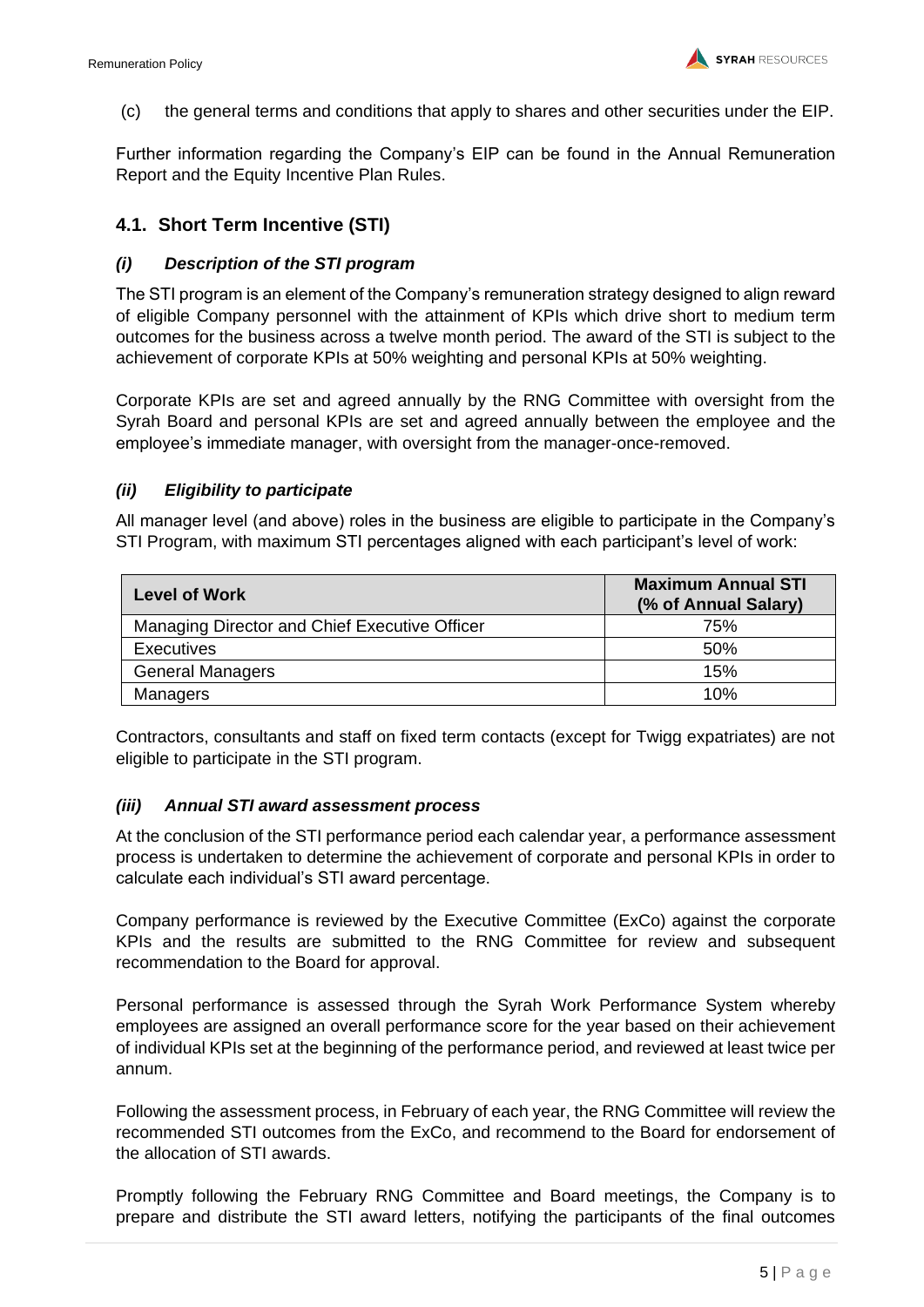against their maximum STI opportunity, the payment split between cash and shares, and the approximate date of award/payment.

## *(iv) Payment method*

The RNG Committee and Board, have full discretion in determining the payment split of the STI award between cash and shares each year.

## *(v) Share calculation method*

If the RNG Committee and Board approve to pay all or part of the STI award in shares, the number of shares to be issued is determined by using the Volume Weighted Average Price ("VWAP") of fully paid ordinary shares in the Company over the 5 trading days up to and including the February RNG Committee meeting date (or the subsequent RNG Committee approval date if not approved at this time). The dollar value of the STI to be paid in shares is divided by the VWAP (deemed issue price) to calculate the number of shares to be issued. Where foreign exchange conversion is necessary, the rate(s) used will be as at the RNG Committee approval date.

## *(vi) Treatment of new starters*

If an eligible participant commences employment with the Company (or where an existing employee becomes eligible to participate in the STI program) part-way through the performance period, that participant will be entitled to a pro-rata portion of their annual STI calculated from their commencement/eligibility date.

If a new employee commences with the business after 30 September in any given performance period, their STI entitlement will be effective from the beginning of the next calendar year.

#### *(vii) Treatment of leavers on cessation of employment*

In the event that a participant in the STI program ceases to be an employee of the Company, the treatment of the STI award will depend on the circumstances surrounding the cessation of the participant's employment.

In general terms, and subject to the discretion of the RNG Committee/Board, if the participant is considered a "bad leaver" (for reasons such as resignation, dismissal for poor performance or as otherwise determined by the RNG Committee/Board), any STI allocation will be immediately forfeited; whereas if the participant is not considered a "bad leaver", they will be entitled to retain a pro-rata portion of their STI based on the proportion of the calendar year that the participant was employed. The STI award for eligible leavers will be paid in the standard STI payment cycle as outlined in this Policy.

#### *(viii) Impact of salary changes part-way through the calendar year*

The Company uses a point-in-time approach in treating salary changes that may occur part-way through a calendar year. If an individual's salary has changed as a result of a salary review during the year, their maximum STI opportunity will be calculated at the new rate for the full performance period.

#### *(ix) Other administrative matters*

The Company will communicate in its STI award letters, that should an STI award be paid in shares, then the participant should expect to receive a holding statement from the Company's share registry shortly after the issuance of shares.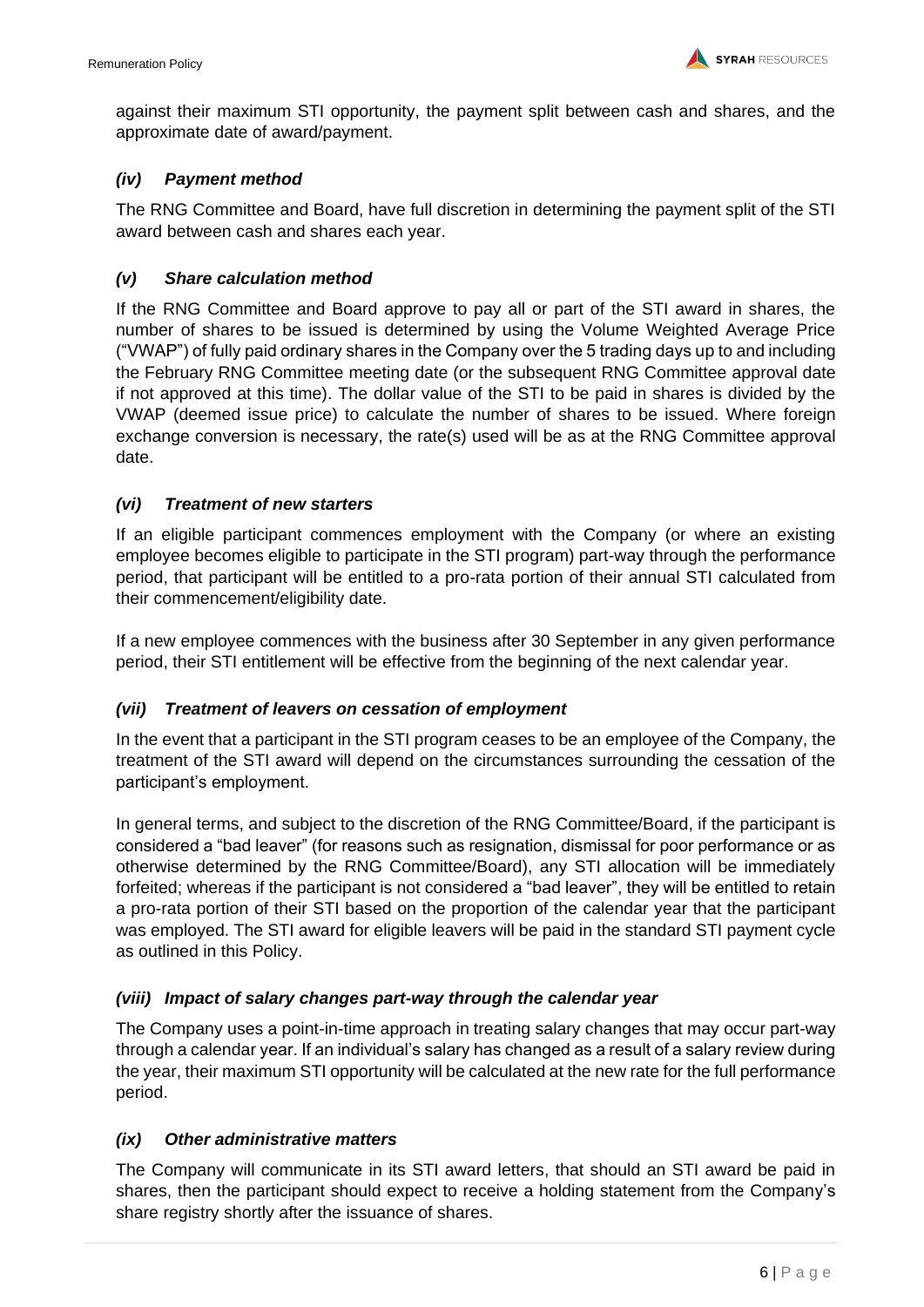## **4.2. Long Term Incentive (LTI)**

## *(i) Description of the LTI program*

The LTI program is an element of the Company's remuneration strategy designed to align the interests of management and shareholders (Total Shareholder Return measurement) and assist the Company to attract, motivate and retain leaders in the business. In particular, the LTI program is designed to provide eligible Company personnel with an incentive to remain with Syrah and contribute to the future performance of the Group over the long term.

Executives, senior management and eligible employees within the Syrah Group are granted performance rights on an annual basis and vesting is contingent on the achievement of specific performance hurdles over a three-year period. These performance rights are issued under the Equity Incentive Plan, as approved by shareholders from time to time.

The potential maximum value of the annual grant of performance rights over a three-year period represents between 20% and 75% of an eligible employee's annual fixed remuneration, based on their level of work. The actual number of performance rights granted is calculated based on the VWAP of the Company's shares on the ASX for the 60 trading days preceding the commencement of the performance period, being 1 January.

Under the EIP, the Company may issue performance rights, options and shares to directors and employees of the Company including its subsidiaries. The grant of performance rights, options and shares is subject to such conditions (if any) as determined by the Syrah Board and may be subject to such vesting conditions (if any) as determined by the Syrah Board.

## *(ii) Eligibility to participate*

The LTI is in place for select leadership roles across the Syrah Group. Contractors, consultants and staff on fixed term contacts are not eligible to participate in the LTI program.

## *(iii) LTI performance hurdles*

The performance hurdles are based on the Company's Total Shareholder Return ("TSR") performance:

- (a) 50% will be based on the TSR performance of the Company over the relevant vesting period relative to companies in the S&P/ASX300 Index (ASX:XKO) as at 1 January of each year's annual LTI grant classified under the "Materials" (formally the "Metals & Mining") industry under the Global Industry Classification Standard ("GICS") system; and
- (b) 50% will be based on the absolute shareholder return performance of the Company over the relevant vesting period against threshold and maximum targets as set by the Board. For the 2018, 2019, 2020 and 2021 years, the Board of Directors has determined threshold TSR performance to be 8.6% compound annualised growth rate ("CAGR") and maximum TSR performance to be 18.8% CAGR. These targets have been based upon the median performance of the S&P/ASX300 Index over a 20-year period.

## *(iv) LTI vesting conditions*

Vesting of performance rights will be subject to the relevant performance hurdles referred to above, which will be tested over a three-year vesting period. If the performance hurdles are not satisfied (or become incapable of being satisfied), the performance rights will lapse (unless the Syrah Board determines otherwise).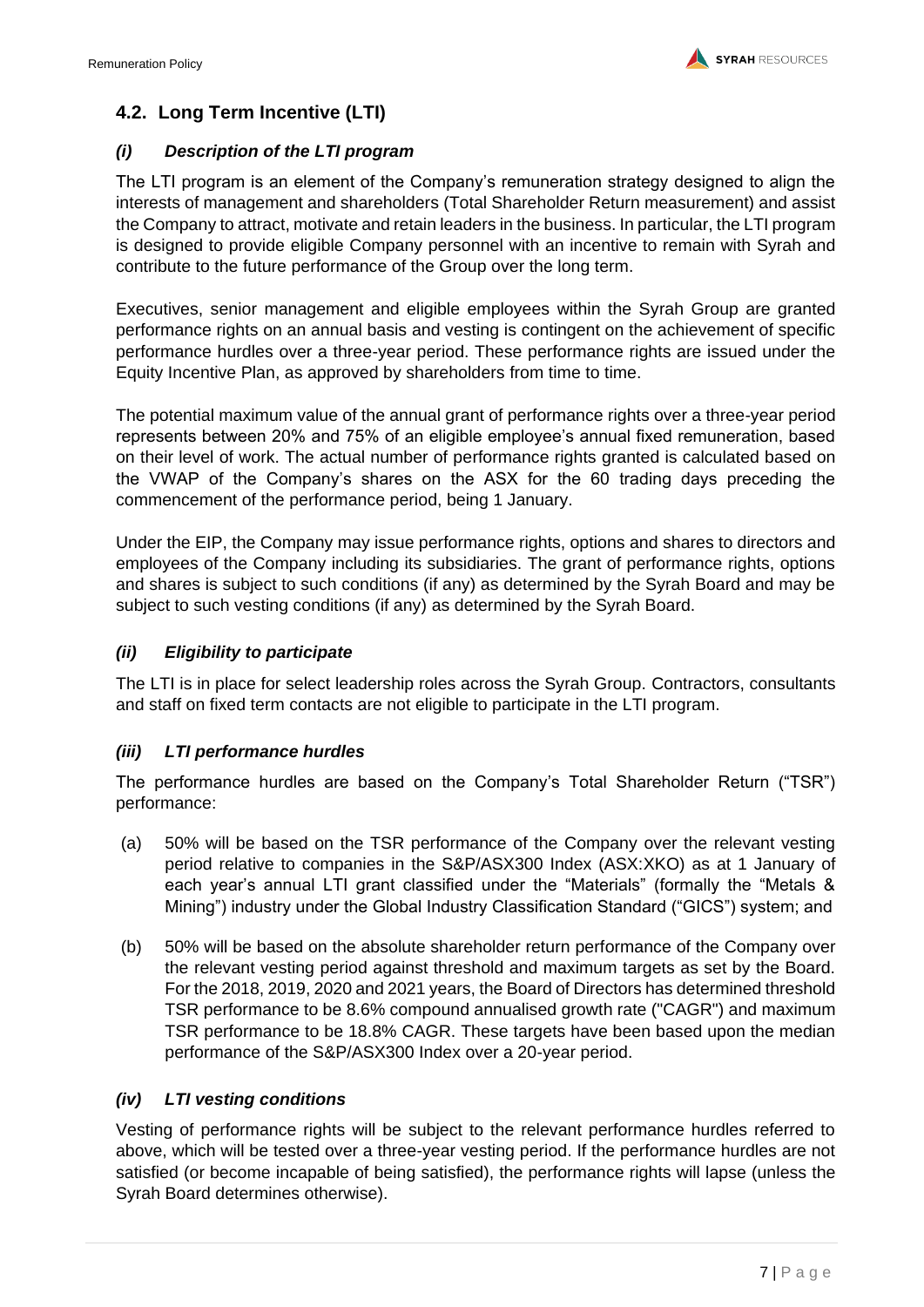The number of performance rights that vest will be determined by assessing the performance of the Company, measured by the relevant performance measure as at the date that is three years after the commencement of the performance period, relative to the relevant performance hurdles (the "TSR Hurdle(s)").

The following table provides a summary of the TSR Hurdle(s) and the relationship between Company performance and the percentage vesting of performance rights:

| <b>Performance against TSR</b><br>comparator group (50% of<br>performance rights)                      | Performance against absolute<br>TSR measure (50% of<br>performance rights)                     | Percentage of<br>performance rights<br>eligible to vest |
|--------------------------------------------------------------------------------------------------------|------------------------------------------------------------------------------------------------|---------------------------------------------------------|
| TSR performance is at or below<br>the median performance of the<br>comparator group                    | TSR performance is at or below<br>threshold performance (8.6%<br>CAGR)                         | 0%                                                      |
| TSR performance of between the<br>median and 75th percentile<br>performance of the comparator<br>group | TSR performance is between<br>threshold (8.6% CAGR) and<br>maximum performance (18.8%<br>CAGR) | Straight line pro-rata<br>between 50% and<br>100%       |
| TSR performance is at or above<br>the 75th percentile performance<br>of the comparator group           | TSR performance is above<br>maximum performance 18.8%<br>CAGR)                                 | 100%                                                    |

## *(v) TSR comparator group*

The TSR comparator group as selected by the Syrah Board comprises of the companies in the S&P/ASX300 Index (ASX:XKO) as at 1 January of each year's annual LTI grant, classified under the "Materials" (formally "Metals & Mining") industry under the GICS classification system.

If at any time during the vesting period a company in the comparator group suffers an insolvency event, undertakes material merger or acquisition activity or is delisted from the ASX, it will cease to form part of the comparator group.

## *(vi) Calculation of whether vesting conditions have been met or not*

Following the end of the relevant performance period, the Company will undertake calculations to determine if TSR performance and absolute vesting conditions have been met. These results are submitted to the RNG Committee for review, and recommendation to the Board for approval.

If it is determined that all or a pro-rata amount of performance rights have vested, the Company will prepare and send vesting notification letters to the participants. Upon receipt of the vesting notification letter, the participant has a period of two-years from the date of the vesting notice to exercise the performance rights. At the conclusion of this two-year period, any unexercised performance rights will lapse.

If no performance rights are determined to have vested, then the participants will be issued with a lapse of performance rights letter, notifying them of the outcome. The notification letters should be issued to the participants as soon as practicable following Board approval of the calculations.

## *(vii) Performance rights calculation method*

The 60 trading day VWAP of the Company's fully paid ordinary shares preceding the commencement of the calendar year (e.g. for FY21, it is the 60 trading days preceding 1 January 2021) is used to calculate the number of LTI performance rights to be granted in any given calendar year. Foreign exchange conversion rates are also used over the same period (where applicable).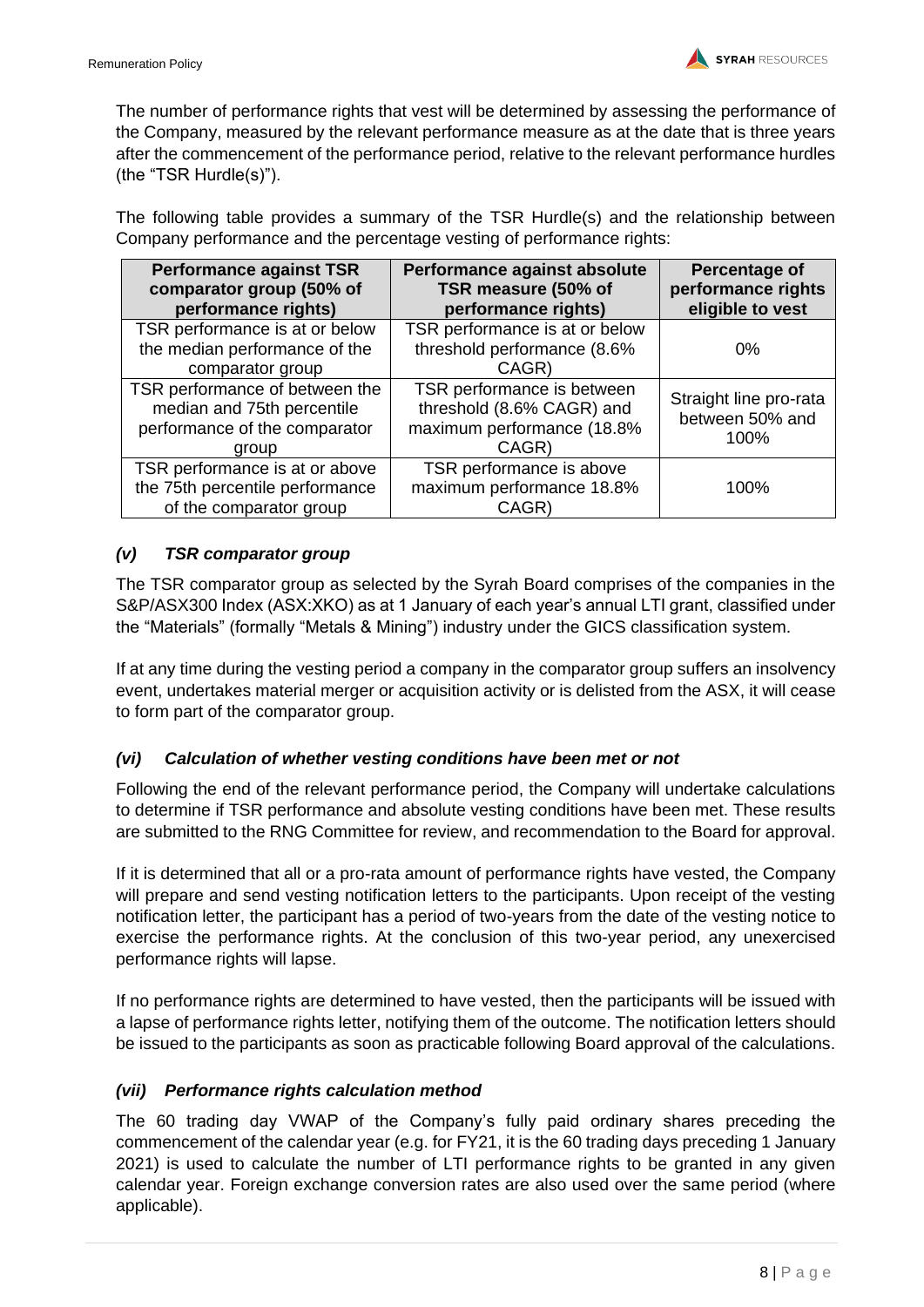## *(viii) Treatment of new starters*

If an eligible participant commences employment with the Company (or where an existing employee becomes eligible to participate in the LTI program) part-way through the performance period, that participant will be entitled to a pro-rata allocation of LTI performance rights calculated from their commencement/eligibility date. The Company will issue the pro-rata LTI performance rights as soon practicable thereafter.

If an eligible employee commences with the business (or an existing employee becomes eligible to participate in the LTI program) after 30 September in any given performance period, their LTI will be effective from the beginning of the next calendar year.

## *(ix) Treatment of leavers on cessation of employment*

In the event that a participant in the LTI program ceases to be a director or employee of the Company, the treatment of any performance rights held by the participant will depend on the circumstances surrounding the cessation of their employment. In general terms, and subject to the discretion of the RNG Committee/Board, if the participant is considered a "bad leaver" (for reasons such as resignation, dismissal for poor performance or as otherwise determined by the RNG Committee/Board), any unvested performance rights will immediately lapse; whereas if the participant is not considered a "bad leaver", they will be entitled to retain a pro-rata amount of unvested performance rights based on the proportion of the vesting period that the participant was employed.

Any vested performance rights held by the participant in "bad leaver" circumstances must be exercised within 60 days of ceasing employment if permitted by the Company's Securities Trading Policy, or within 60 days of restrictions ceasing to apply to the participant under the Securities Trading Policy. Vested performance rights that are not exercisable by this time will lapse.

The Board also has the discretion to determine whether performance rights will lapse or be deemed to be forfeited in a number of scenarios, including if a participant commits an act of fraud, defalcation or gross misconduct, or materially breaches their duties, brings the Group (or any member thereof) into disrepute or if the Board determines there has been a material misstatement or omission in the financial statements.

## *(x) Impact of salary changes part-way through the performance period*

The Company uses a point-in-time approach in treating salary changes that may occur part-way through a performance period. If an individual's salary changes as a result of a salary review during the year, there will be no pro-rata changes to their LTI allocation as calculated and granted at the beginning of the calendar year.

## *(xi) Annual LTI invitation letter process*

Following approval of the LTI allocations by the RNG Committee in February of each year, the Company will prepare and send LTI invitation letters to the participants promptly following the RNG Committee and Board meetings.

The invitation letters are deemed to be accepted if a rejection form is not received by the date specified in the invitation letter. Eligible participants are generally given one week to review the offer letter and the LTI performance rights are then issued shortly after the deadline date specified in the offer letter.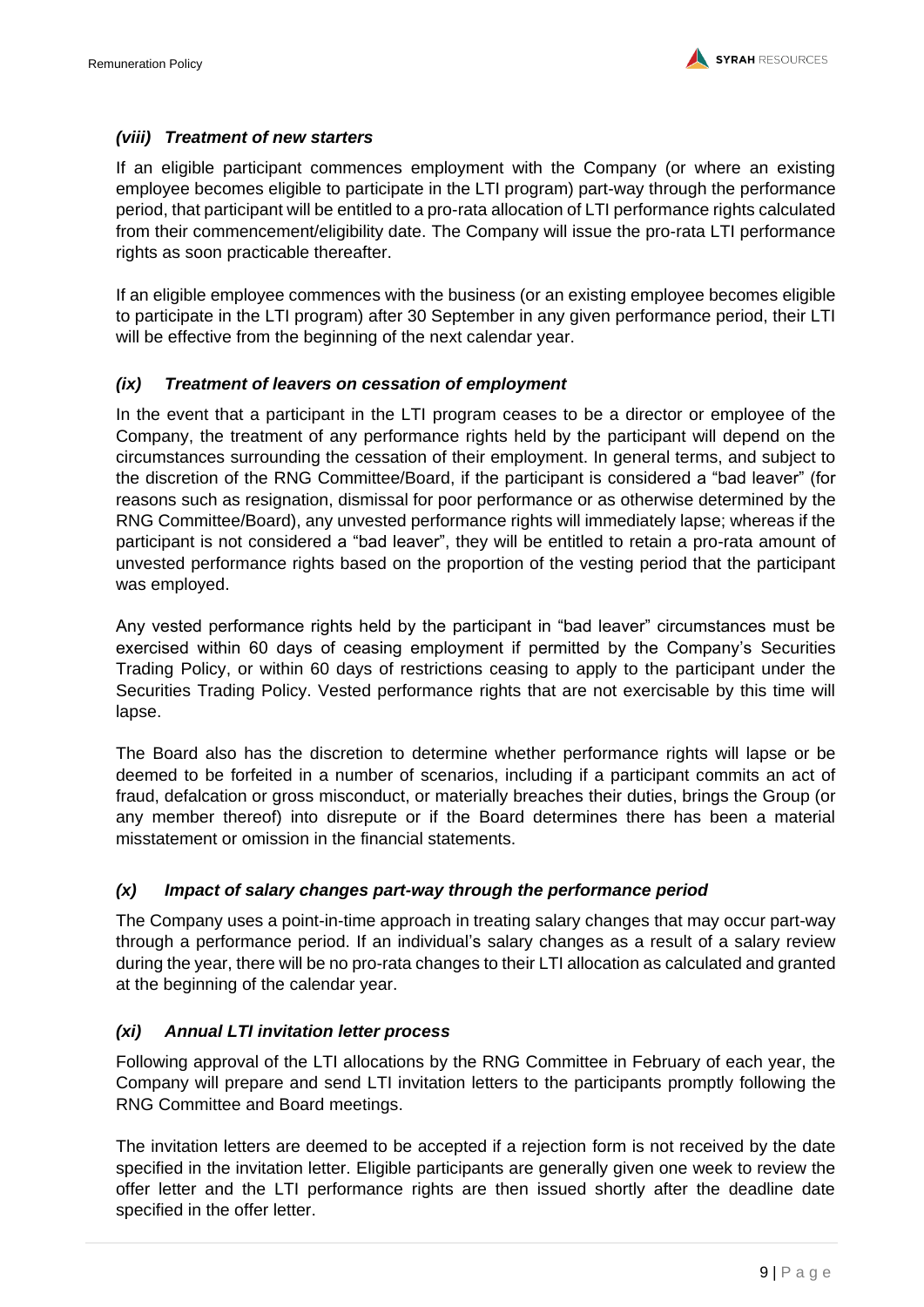## *(xii) Other administrative matters*

The Company will communicate in its LTI Invitation letters, that the participant should expect to receive a holding statement from the Company's share registry shortly after the issuance of the Performance Rights.

## **4.3. EIP Rules – Cessation of Employment**

The EIP states that the Board, in its discretion, may determine that some or all of a participant's unvested incentive securities, as applicable:

- (a) lapse;
- (b) are forfeited;
- (c) vest (immediately or subject to conditions);
- (d) are only exercisable for a prescribed period and will otherwise lapse; and/or
- (e) are no longer subject to some of the restrictions (including any vesting condition) that previously applied,

as a result of the participant ceasing to be an employee of the Syrah Group.

## **4.4. Change of Control**

In the event of a takeover bid or other transaction, event or state of affairs that in the Board's opinion is likely to result in a change in control of the Company or should otherwise be treated in accordance with Rule 10 of the EIP Rules, the Board will exercise discretion to determine that that some or all of the performance rights vest and become exercisable or lapse.

If a change of control event occurs before the Board exercises this discretion, all unvested performance rights will immediately vest and become exercisable. All vested but unexercised performance rights will lapse four months after the change in control of the Company occurs.

Further details are set out in Rule 10 of the EIP Rules.

## <span id="page-10-0"></span>**5. OTHER MATTERS**

## **5.1. Remuneration Report**

An overview of a number of aspects of the Syrah Group remuneration programs are included in the Remuneration Report, which forms part of the Syrah Group Annual Report, and is audited by the Company's auditors, with additional reporting required for Directors and Key Management Personnel in particular. Where necessary, external valuation expertise is used to determine the values of certain incentive programs for inclusion in the report, and the audited financial statements. This Remuneration Report is reviewed and approved by the RNG Committee prior to release.

## **5.2. Policy Review**

This document will be reviewed and updated periodically in line with business requirements.

## **5.3. Amendment of Policy**

This Policy can only be amended with the approval of the RNG Committee and Board.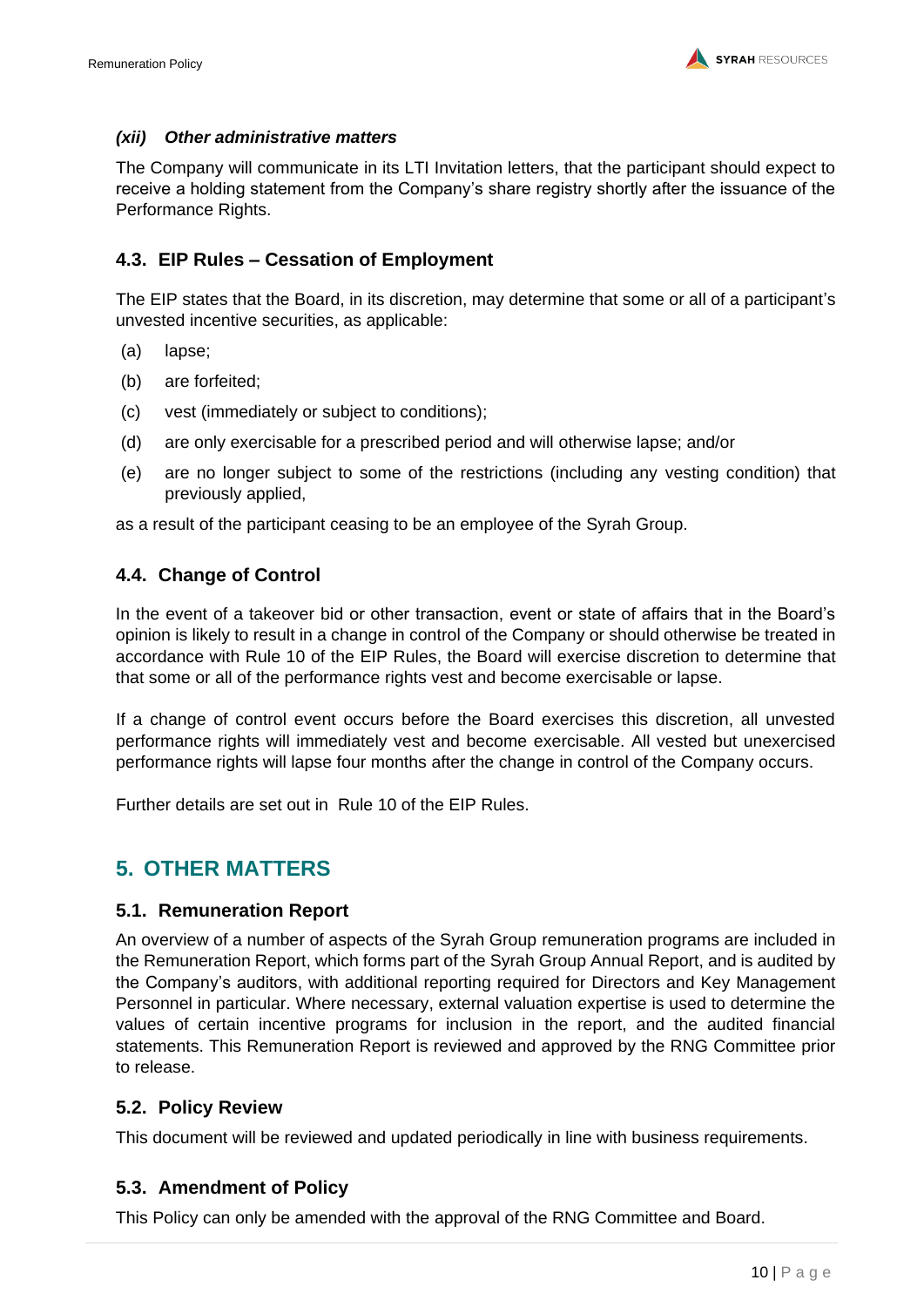## **5.4. Adoption of Policy and Board Review**

This Policy was adopted by the Board from the date of this document and takes effect from that date and replaces any previous policy in this regard.

The RNG Committee will review this policy annually to ensure effective operation and assess whether any changes are necessary. The Company will communicate any amendments to employees as appropriate.